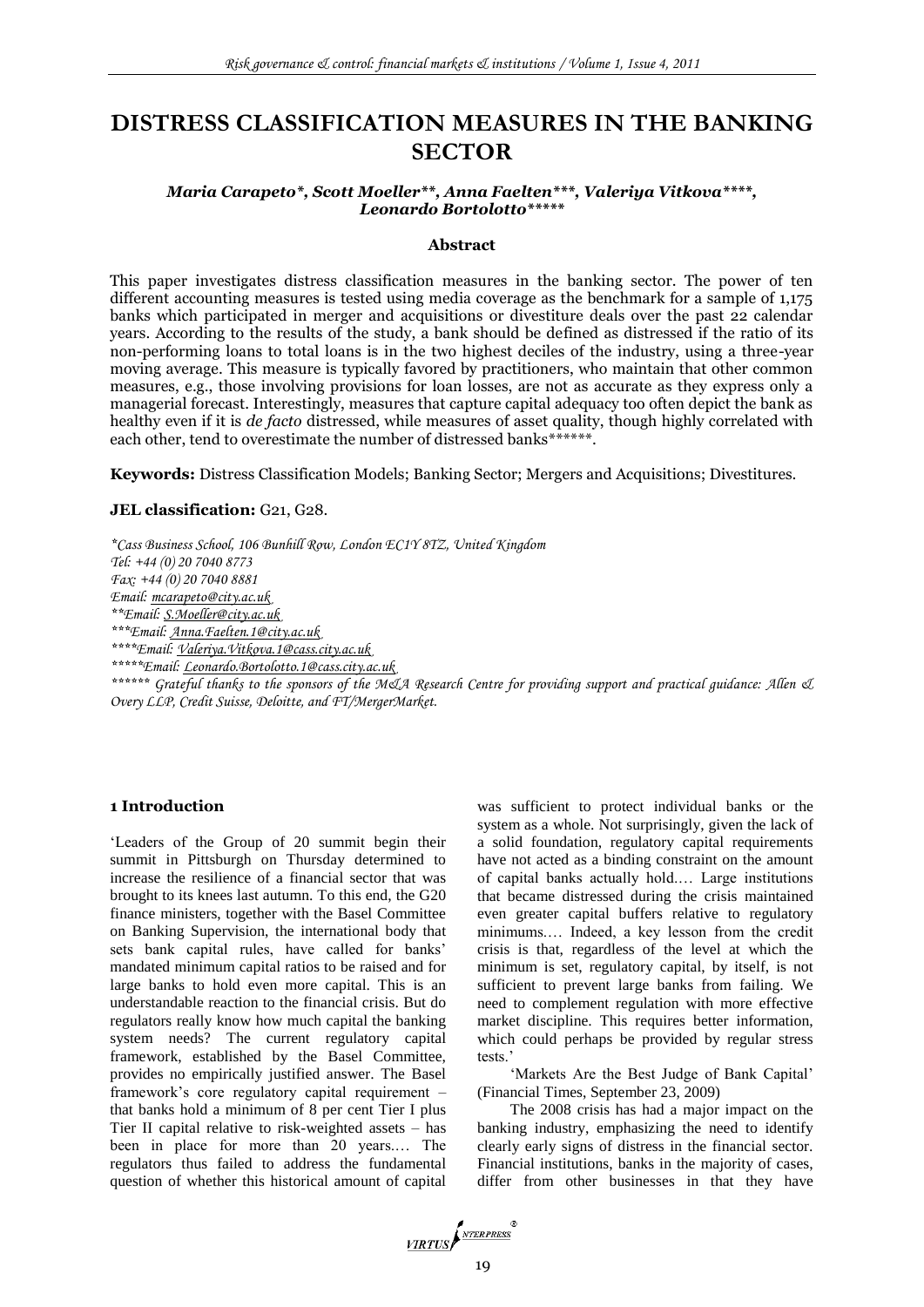different accounting rules, transparency requirements, and economic functions. Banks reconcile the different needs of borrowers and lenders by transforming small size, low risk and highly liquid deposits into larger, riskier, and illiquid loans. In most cases, banks" assets are longer term and less liquid than their liabilities. If banks were to mark to market their assets frequently, the probability of appearing insolvent would increase significantly (see Amel-Zadeh and Meeks, 2009). In addition, the primary source of operating income for banks is the interest that they earn through lending. Therefore, conventional accounting indicators of distress, such as interest coverage ratio, cannot be applied to analyze the financial soundness of banks. As a result, when considering financial institutions, it is necessary to devise a definition of distress which takes into account their fundamentally different characteristics.

The accounting measures used in the literature can be broadly divided into three groups: $17$  i) Capital adequacy or capitalization indicators: Tier 1 Capital, Tier 2 Capital, and leverage ratios (see, e.g., Wheelock and Wilson, 2000); ii) asset quality indicators: non-performing loans to total loans and provision for loan losses to total loans (see, e.g., Elsas, 2007); iii) multivariate indicators, including trigger points (see, e.g., Wirnkar and Tanko, 2008). The existing literature on distress within the financial sector hence does not provide a universally accepted classification tool to distinguish between healthy institutions and those that are likely to experience financial distress. In fact, there has been no systematic analysis of the different distress measures, their degrees of accuracy, and the ways in which they are related to each other. The aim of this paper is to eliminate this deficiency in the existing literature on this topic.

The main objective of this study is thus to identify the most accurate, consistent, and simple accounting measure(s) of distress that can be used to distinguish between healthy and financially unsound institutions. The construction of reliable and consistent measure(s) of distress would allow for the identification of distressed financial institutions before they became insolvent (for example, via the implementation of early warning systems), while minimizing the potential costs associated with financial distress, on both micro and macro levels. The ability to identify banks that are at risk of default accurately and in a timely manner would also help in the targeting of audits and make the allocation of scarce bank monitoring resources more efficient. The identification of those banks that require examination and potential intervention could then complement the

l

on-site bank monitoring process. More reliable measures of distress could also assist in the assessment of the degree of success and relative efficiency of the different approaches to dealing with distress (e.g., mergers and acquisitions (M&A), government intervention, filing for Chapter 11).

In light of the high media exposure of merger and acquisition deals in banking, this paper uses a sample of 1,175 banks which participated in M&A or divestiture deals in the banking sector over the past 22 calendar years to analyze the different accounting indicators of distress that have been adopted by academics, practitioners, and regulators. Since information about banks that are at risk of default is confidential, this study relies on media information to determine the degree of accuracy of each accounting measure as a distress classification tool. The media measure is thus used to determine the banks within the baseline sample which are de facto distressed (see, e.g., Poghosyan and Cihak, 2009). This approach is due to the fact that the accounting measures analyzed in this study involve a degree of subjectivity with regards to the way they present the financial health of banks. For example, asset quality indicators such as the ratio of the provision for loan losses to total loans reflect managerial anticipations of future economic conditions and events (see also Laeven and Valencia, 2008), while the majority of capitalization indicators analyzed in this study present the regulatory perspective on how distress should be defined when considering financial institutions. Although media information may inadvertently be influenced by the subjectivity of journalists, in fact they tend to present the middle-ground perspective with regards to the financial health of a given bank when compared to the perspectives of managers and regulators.

The findings of the study show that the most appropriate accounting measure of distress is the ratio of non-performing loans to total loans. This result is in line with many practitioners who consider this measure as the best indicator of bank distress since it does not incorporate the future expectations of management, e.g., contained in provisions for loan losses. An additional finding is that accounting ratios which measure the asset quality of banks seem to be highly correlated with each other and tend to overestimate the number of distressed banks, whereas measures which capture the capital adequacy of banks have a tendency to severely underestimate the number of distressed banks.

The remainder of the paper is organized as follows: Chapter 2 provides a review of the literature on distress classification measures; Chapter 3 describes the sample as well as the methodology used in the study; Chapter 4 discusses the empirical results; Chapter 5 provides some robustness checks; and Chapter 6 concludes.



 $17$  It should be noted that any liquidity measures of the soundness of financial organizations have been excluded from the groups since the liquidity of these institutions can fluctuate considerably over short periods of time and is typically the last accounting measure to be affected by distressed conditions, when the organization is on the verge of bankruptcy.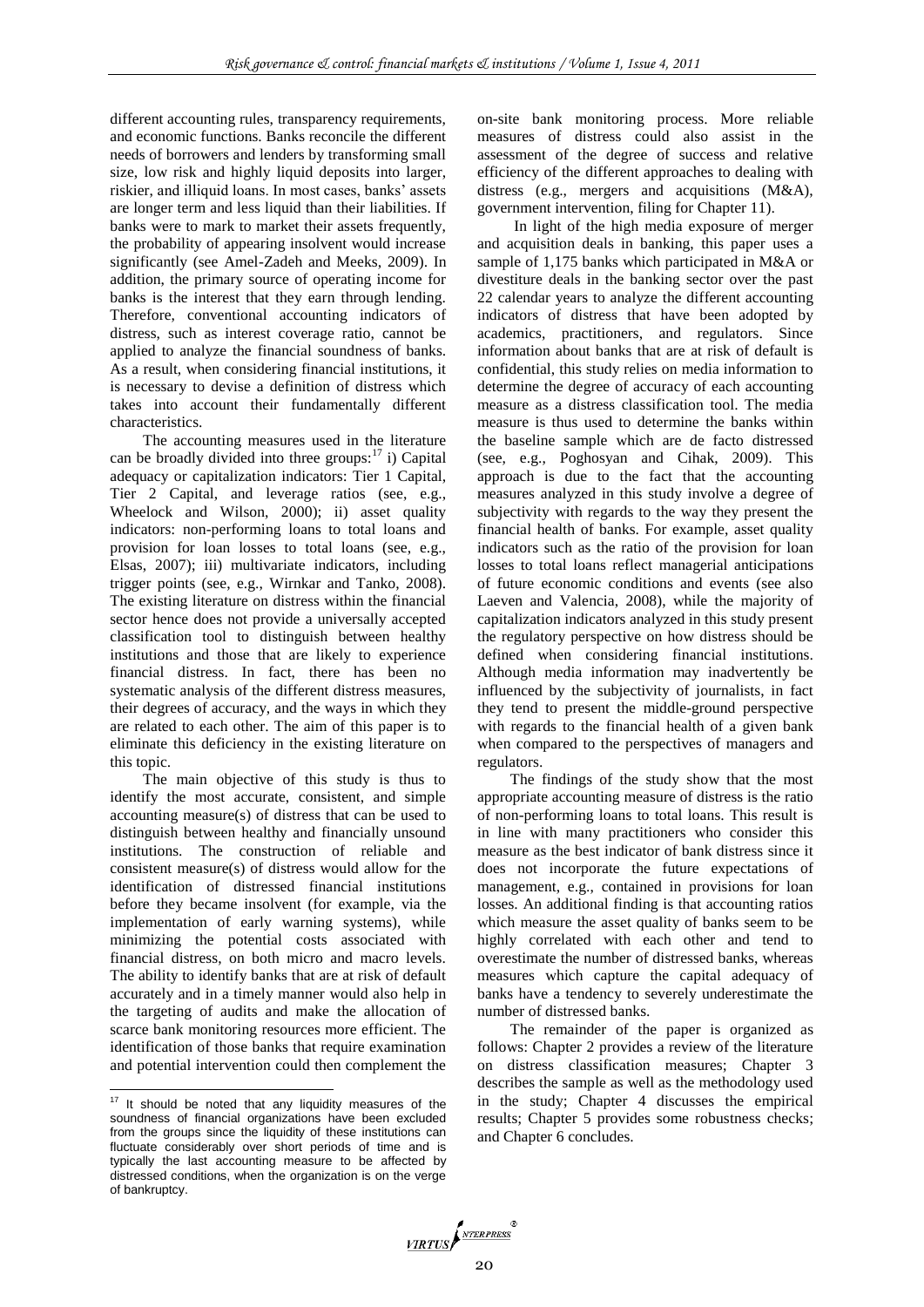#### **2 Literature Review**

Academics, practitioners, and regulators have all used several methods to identify distressed financial institutions. A macro definition of distress within the financial sector is provided by Elebute (1999). According to this author, distress in the banking sector is observed when a fairly reasonable proportion of banks are unable to meet their obligations to customers, owners, and the economy, as a result of weakness in financial, operational and/or managerial capabilities, which renders them either illiquid or insolvent. Heffernan (2005) provides a micro definition of bank failure according to which "a bank is deemed to have "failed" if it is liquidated, merged with a healthy bank (or purchased and acquired) under central government supervision/pressure, or rescued with state financial support."

The literature on distress in the financial sector identifies three broad categories of distress indicators which capture both macro and micro level information and reflect both qualitative and quantitative information with regards to the financial health of banks. The first category comprises of accounting measures based on balance sheet and income statement information. The second category includes measures which reflect market prices of financial assets such as bank subordinated debt and equity. The third category of distress classification tools consists of measures which capture the economic environment in which financial institutions operate. Since the objective of this study is to identify the most accurate, simple and reliable accounting measures of distress that can be used on a micro level to categorize individual financial institutions as healthy or distressed, this literature review concentrates on the accounting measures of financial distress.

An analysis of the existing literature suggests that there are three main groups of accounting measures that have been utilized by academics in the past in order to distinguish between healthy and distressed banks. The first category of accounting measures captures information about the capital adequacy of financial institutions and their degree of capitalization. The second group reflects information with regards to the asset quality of banks and the third is based on multivariate analysis and combines information about different aspects of the financial position of banks, such as their liquidity, asset quality, capital adequacy, leverage, and managerial quality and efficiency (see, for example, Martin, 1977, Hwang et al., 1997, Logan, 2000, Heffernan, 2003, Curry et al., 2003, Elsas, 2007, Koetter et al., 2005, and Wrinkar, 2009). These studies are not reviewed here since they are beyond the scope of the main analysis of distress classification measures in this paper.

#### *2.1 Capitalization Measures*

Under the Basel Accord, every bank is required to hold a certain amount of capital in order to be able to face potential losses in the future. Under Basel II, the Tier 1 Capital ratio has to be at least 4%, whereas the Total Capital ratio has to be at least  $8\%$ .<sup>18</sup> A significantly undercapitalized bank is considered to present either a Total Capital ratio lower than 6% or a Tier 1 Capital ratio lower than 3%.

Wheelock and Wilson (2000) attempt to identify the financial characteristics that influence the likelihood of a financial institution being acquired or failing. The authors define a bank as failed if it was closed by the Federal Deposit Insurance Corporation (FDIC) during the period under consideration. However, since some banks were allowed by the FDIC to remain in operation even if in default, the study adopts a second measure of bank distress defined as a proxy for the Tier 1 Capital ratio. In this way, a bank is categorized as distressed if the ratio of total equity capital less goodwill divided by total assets is less than 2%. The use of 2% as a threshold is based on the FDIC Improvement Act of 1991 which requires regulators to close or impose prompt corrective action on any bank whose equity ratio falls below that level.

In light of the recent financial crisis, however, many practitioners have started to question the ability of the Tier 1 Capital ratio to accurately predict the health of banks, suggesting that a better measure of capital adequacy should be the Tangible Common Equity ratio (TCE ratio). $19$  The TCE ratio does not include intangible assets and preferred equity and, therefore, is smaller than the Tier 1 Capital ratio and a useful tool to identify those banks that issue substantial preferred equity (e.g., banks involved in government bailouts). In this way, there have been recent efforts by regulators to amend the capital adequacy measures used. For instance, recently, regulators mentioned the possibility that a Tier 1 Common Equity Ratio could be included in the Basel II accord, though there is no general agreement on what the optimal level of the TCE ratio should be. As Roubini  $(2009)^{20}$  points out, regarding the outcome of the Supervisory Capital Assessment Plan: "The regulators estimated equity needs of the 19 banks based on a TCE ratio of 4% (as a percent[age] of tangible assets). However, even 4% implies a leverage ratio for these banks of 25. The IMF instead – properly – considered a scenario where the TCE

 $\overline{a}$ 

<sup>&</sup>lt;sup>18</sup> Tier 1 Capital = Permanent Shareholder's Equity + Disclosed Reserves – Goodwill.

Tier 2 Capital = Loss Reserves + Revaluation Reserves + Hybrid Instruments + Subordinated Long Term Debt.

Total Capital Ratio = (Tier 1 Capital + Tier 2 Capital) / Risk Weighted Assets.

<sup>19</sup> TCE ratio = (Total Equity – Intangible Assets – Goodwill – Preferred Equity) / Tangible Common Assets.

<sup>20</sup> http://thenonexpert.blogspot.com/2009/05/on-stress-testsand-reality-checks.html.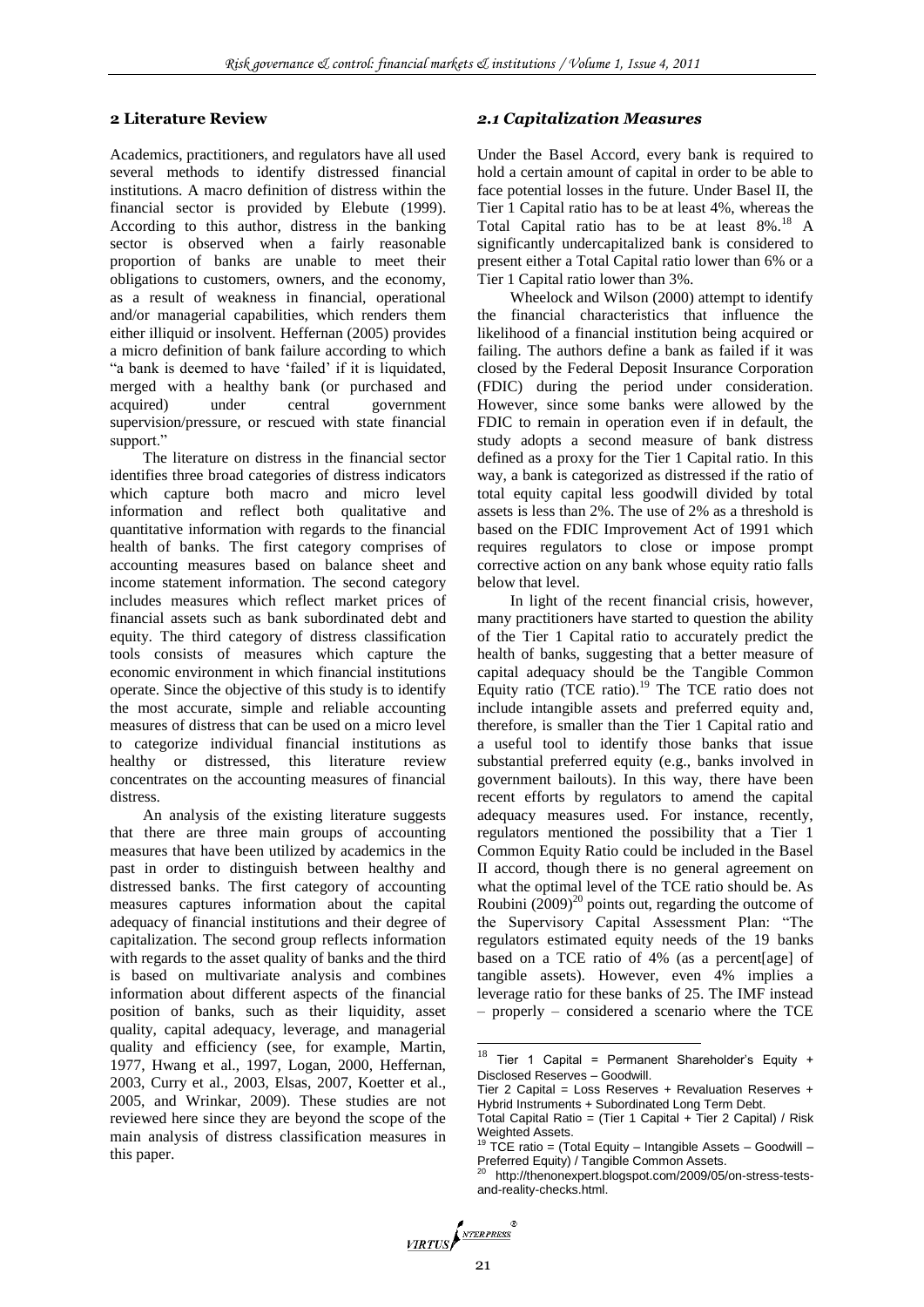ratio is increased to 6% that is equivalent to a leverage ratio of 17 that represents the average leverage ratio for all US banks in the mid-1990s before leverage shot up in the latest credit bubble…"

#### *2.2 Asset Quality Measures*

A useful accounting measure used by practitioners to identify financially vulnerable banks is the so-called Texas ratio which was developed by Gerard Cassidy and others at RBC Capital Markets. This ratio is calculated by dividing total non-performing assets by TCE plus loan loss reserves and was initially used to analyze troubled Texas banks during the 1980s. This indicator has been utilized by many practitioners in the current financial crisis to differentiate between healthy and distressed banks. The ratio classifies a bank as distressed when its value is equal or above 1 (100%).

Another set of accounting measures which captures the asset quality of banks is based on provision for loan losses (LLP). These measures are directly linked to credit risk, which represents the major source of business risk in small banks. In a study of the savings and cooperative banking sector of Germany, Elsas (2007) defines a bank as distressed if it is placed in the two highest deciles of loan loss provisions for two subsequent years (deciles of loan loss provisions standardized by total loans to nonfinancial institutions are constructed in the crosssection of banks on a yearly basis). A similar approach is adopted by Sahut and Mili (2009), who use the highest quartile of loan loss provisions over two subsequent years as a measure of distress. However, many practitioners, along with some academics (see Laeven and Valencia, 2008) consider non-performing loans to total loans a better indicator of distress as it does not include the future expectations of management which are contained in the provision for loan losses.

#### *2.3 Multivariate Measures*

Most studies that develop multivariate measures of distress are typically based on two types of econometric analysis, namely discriminant analysis and logit/probit analysis. The determinants of bank distress on the basis of which the various logistic models are estimated include the ratios of total equity to total assets, loan loss provision to total loans, total costs to total income, profit before taxes to total equity, liquid assets to total assets, and interest expenses to deposits. These studies are not presented here since their analysis is not directly pertinent to the objectives of this paper. The multivariate analysis approach in this paper follows the "trigger points" methodology adopted by Poghosyan and Cihak (2009), who analyze the causes of banking distress in the EU banking sector. The study is based on a sample of 5,708 banks from the 25 EU countries and covers the period 1996 – 2007. The results of the study define a set of thresholds ('trigger points') based on capitalization, asset quality, and profitability that can be used to identify healthy from weak banks.

The analysis of the existing literature on distress classification tools within the financial sector and the causes of distress thus suggests that there is no agreement with regards to which is the most appropriate, simple, and reliable measure that could be used in order to distinguish between financially sound and vulnerable banks. It is the objective of this study to address this issue and identify accounting measure(s) that could be used on a consistent basis in order to recognize banks which are in distress.

#### **3 Data and Methodology**

This study uses data on M&A and divestiture deals in the banking sector from the Bloomberg database. The sample is global and comprises completed deals only. The search criteria do not include any specific constraints, apart from limiting the observations of targets, acquirers, and sellers to public companies within the banking industry. Financial information is taken on the announcement date of each deal and one year prior from the Bureau van Dijk database (BvD). Information from the BvD database is also used in order to estimate industry averages. Data on leverage, profitability, non-performing loans to total loans, provision for loan losses to total loans, Tier 1 Capital ratio and Total Capital ratio is collected for each bank included in the sample.

The sample of banks that is examined consists of all completed M&A and divestiture deals over the period 1987 – 2008. The rationale behind the choice of M&A and divestiture deals as the basis of the sample is to ensure that sufficient media coverage is available in order to construct the benchmark media measure. The sample of analyzed banks consists of a sub-sample of 472 M&A deals and a sub-sample of 581 divestiture deals. The M&A sub-sample consists of 472 targets and 472 acquirers or a total of 944 banks. The divestitures sub-sample consists of 581 sellers (banks which divest a branch or business unit), 581 acquirers (banks which buy a branch or business unit from the seller banks), and 581 targets (the entity that is being sold/divested). In order to ensure that the results of the analysis are accurate and consistent, only those banks for which all of the required financial information is available are included in the final sample of this study. Consequently, the total number of banks analyzed for the purpose of this study is limited to 1,175 banks which participated in M&A or divestiture deals over the period 1987 – 2008.

The accounting measures that this study analyzes can be divided into four groups on the basis of the different information that these ratios capture. Group 1 consists of Measure 1, or the so-called trigger points. It is a multivariate measure of distress

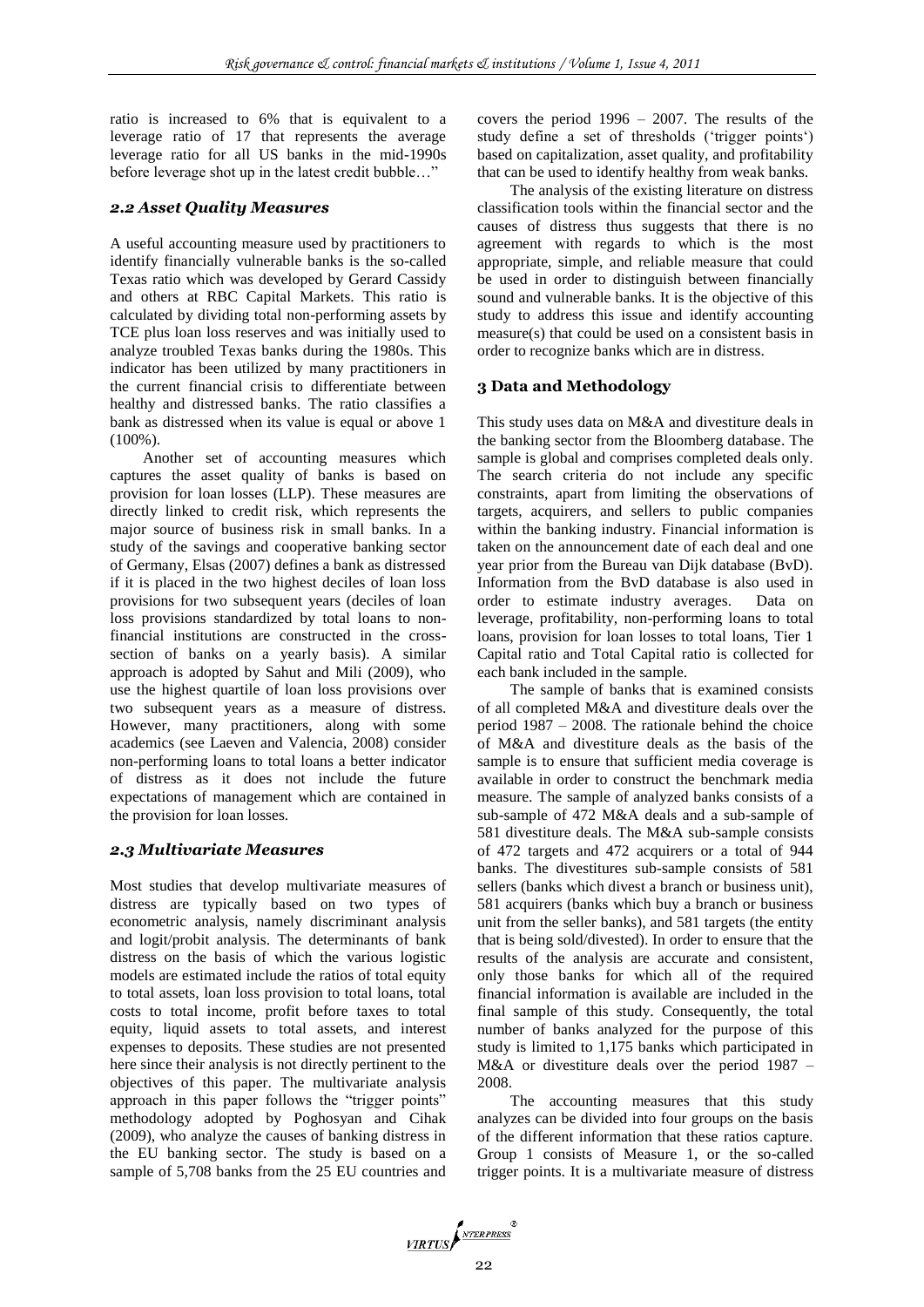in the sense that it reflects information with respect to different characteristics of banks such as profitability, asset quality, and capitalization. Measures 2 to 7 inclusive are members of the second group of accounting ratios that capture information related to the asset quality of banks. Group 3 includes Measures 8 to 10 inclusive. The accounting ratios in this group reflect information with respect to the capitalization

of banks. Group 4 consists of Measure 11, which is the benchmark media distress classification tool. It is expected that measures which belong to a particular group will behave in a similar manner and provide consistent results with regards to the number of banks that they identify as healthy or distressed. As such (see also Table 1).

|  | <b>Table 1.</b> Distress classification measures |  |
|--|--------------------------------------------------|--|
|--|--------------------------------------------------|--|

| <b>Groups</b>         | <b>Measures</b>   | <b>VARIABLE</b>                                                                    | <b>DESCRIPTION</b>                                                                                                                                                                                                                                                                                                                                        |
|-----------------------|-------------------|------------------------------------------------------------------------------------|-----------------------------------------------------------------------------------------------------------------------------------------------------------------------------------------------------------------------------------------------------------------------------------------------------------------------------------------------------------|
| <b>Trigger Points</b> | <b>MEASURE 1</b>  | Capitalization, ROE,<br>Asset quality                                              | This measure, developed by Poghosian and Cihak<br>(2009), defines the trigger points of Total shareholder<br>equity / Total<br>Assets (2.7%), Net Income available to common<br>shareholders / Total shareholder equity (-37.9%), and<br>Provision for loan losses / Total loans (14.3%)<br>above/below which a bank can be classified as<br>distressed.  |
|                       | <b>MEASURE 2</b>  | Provision for loan<br>losses / Total loans<br>(1-year industry<br>average)         | Similarly to Elsas (2007), a bank is defined as distressed<br>if the measure is in the highest two deciles of the<br>industry. Industry deciles are calculated using values of<br>the current year.                                                                                                                                                       |
|                       | <b>MEASURE 3</b>  | Provision for loan<br>losses / Total loans<br>(2- year industry<br>moving average) | This measure considers a 2-year moving average when<br>calculating industry deciles of Provision for loan losses /<br>Total loans. A bank is defined as distressed if the<br>measure is in the highest two deciles of the industry.                                                                                                                       |
| <b>Asset Quality</b>  | <b>MEASURE 4</b>  | Provision for loan<br>losses / Total loans<br>(3-year industry<br>moving average)  | This measure considers a 3-year moving average when<br>calculating industry deciles of Provision for loan losses /<br>Total loans. A bank is defined as distressed if the<br>measure is in the highest two deciles of the industry.                                                                                                                       |
|                       | <b>MEASURE 5</b>  | Non-performing<br>loans / Total loans<br>(1-year industry<br>average)              | In line with practitioners, this measure defines distress<br>by looking at Non-performing loans as a proportion of<br>Total loans. A bank is defined as distressed if the<br>measure is in the highest two deciles of the industry.                                                                                                                       |
|                       | <b>MEASURE 6</b>  | Non-performing<br>loans / Total loans<br>(2-year industry<br>moving average)       | This measure considers a 2-year moving average when<br>calculating industry deciles of Non-performing loans /<br>Total loans. A bank is defined as distressed if the<br>measure is in the highest two deciles of the industry.                                                                                                                            |
|                       | <b>MEASURE 7</b>  | Non-performing<br>loans / Total loans<br>(3-year industry<br>moving average)       | This measure considers a 3-year moving average when<br>calculating industry deciles of Non-performing loans /<br>Total loans. A bank is defined as distressed if the<br>measure is in the highest two deciles of the industry.                                                                                                                            |
|                       | <b>MEASURE 8</b>  | Total shareholder<br>equity / Total assets                                         | Following Wheelock and Wilson (2000), a bank is<br>distressed if its Equity / Assets ratio is lower than 2%                                                                                                                                                                                                                                               |
| Adequacy<br>Capital   | <b>MEASURE 9</b>  | Total Capital ratio                                                                | The Capital adequacy ratio is imposed by the Basel<br>Accord and banks must maintain a minimum ratio of<br>Total capital to Risk-weighted assets of 8%. Total<br>capital is the sum of permanent shareholder equity,<br>disclosed reserves, loss reserves, revaluation reserves,<br>hybrid instruments, and subordinated long-term debt<br>less goodwill. |
|                       | <b>MEASURE 10</b> | Tier 1 Capital ratio                                                               | The Capital adequacy ratio is imposed by the Basel<br>Accord and banks must maintain a minimum ratio of<br>Tier 1 Capital to Risk-weighted assets of 4%. Tier 1<br>Capital equals the sum of permanent shareholder equity<br>and disclosed reserves less goodwill.                                                                                        |
| Media                 | <b>MEASURE 11</b> | Media information                                                                  | A bank is catalogued as distressed based on world<br>media information contained in the Nexis database.                                                                                                                                                                                                                                                   |

VIRTUS PATERPRESS<sup>®</sup>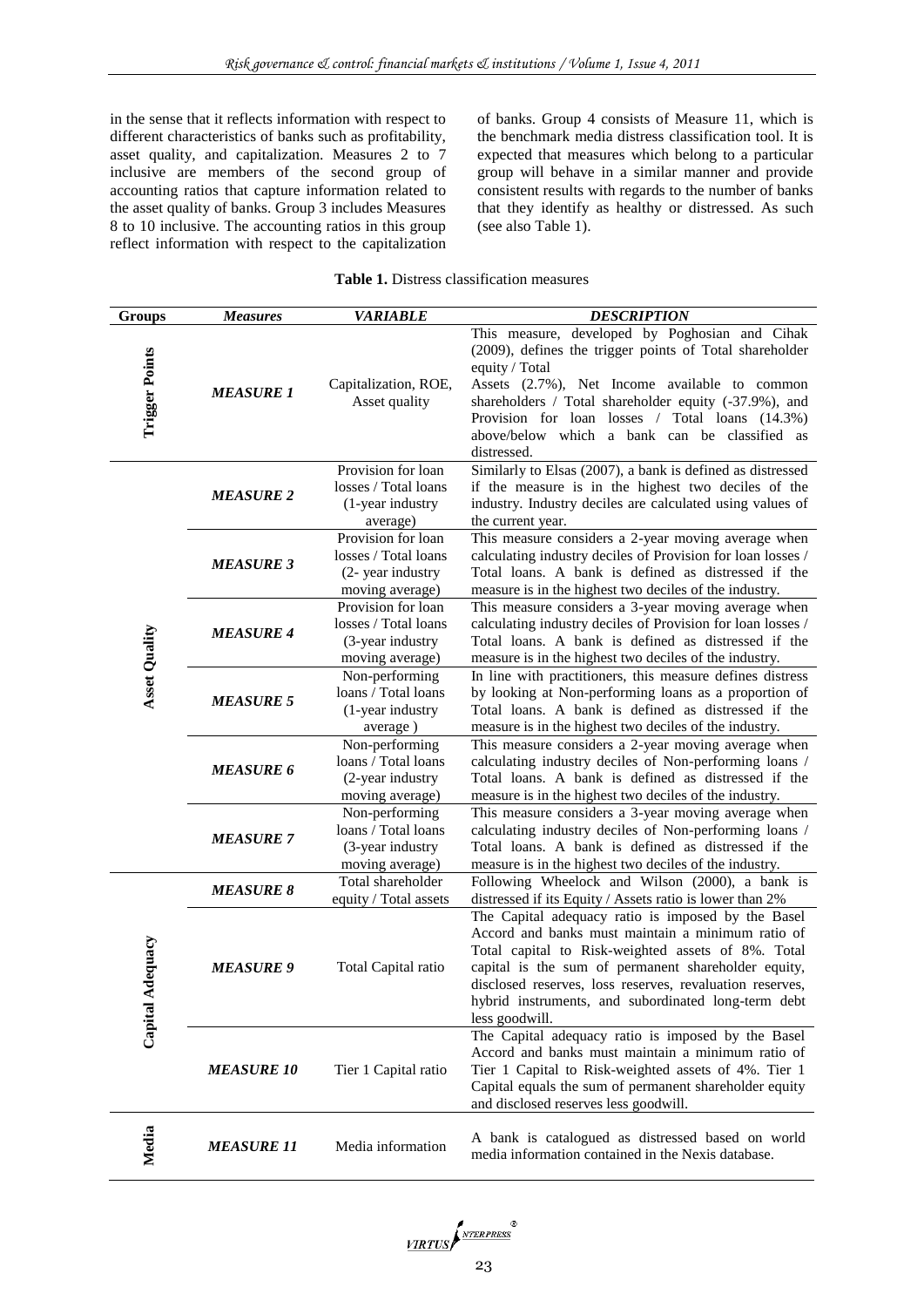Measure 1 is defined as 'Trigger points' and is based on indicators of capitalization, asset quality, and profitability (Poghosyan and Cihak, 2009). Total shareholder equity divided by total assets or the socalled leverage ratio is used to proxy for the degree of bank capitalization. It is expected that distressed banks will have substantially lower leverage ratios relative to healthy banks. Loan loss provision divided by total loans is adopted as a proxy for asset quality. This ratio is likely to be significantly higher for distressed banks relative to healthy banks. Income available to common shareholders divided by total shareholder equity (ROE) is used in order to measure profitability. It is expected that distressed banks will have very low or negative ROE ratios. On the basis of these trigger points, a bank is classified as distressed if its ROE is below -37.9%, its leverage ratio is below 2.7% or its loan loss provision to total loans is above 14.3%. It should be noted that for a bank to be classified as distressed it is necessary that only one of these conditions is met.

Measure 2 is defined as the ratio of loan loss provision to total loans based on a one-year industry average. According to this measure, a bank is classified as distressed if it is in the highest two deciles of its industry (Elsas, 2007).

Measure 3 is defined as the ratio of loan loss provision to total loans based on a two-year industry moving average. According to this indicator, a bank is defined as distressed if the measure is in the highest two deciles of the industry. A two-year horizon has been adopted to smooth the measure over time.

Measure 4 is defined as loan loss provision to total loans based on a three-year industry moving average. According to this indicator, a bank is distressed if this measure is in the highest two deciles of the industry. Similarly to the previous indicator, a three-year horizon has been adopted to smooth the measure over time.

Measure 5 is defined as the ratio of nonperforming loans to total loans, and is used to measure the degree of credit risk and asset quality of banks. This measure is favored by practitioners and has also been highlighted by Poghosyan and Cihak (2009). It is expected that this ratio will be significantly higher for distressed banks relative to healthy banks. A bank is defined as distressed if this measure is in the highest two deciles of its industry, based on a 1-year industry average.

Measure 6 is defined as non-performing loans to total loans based on a two-year industry moving average. According to this indicator, a bank is defined as distressed if this measure is in the highest two deciles of the industry.

Measure 7 is defined as the ratio of nonperforming loans to total loans based on a three-year industry moving average. According to this indicator, a bank is defined as distressed if this measure is in the highest two deciles of the industry.

Measure 8 is defined as the Total Capital ratio. This ratio equals total capital divided by riskweighted assets. Total capital is the sum of permanent shareholders" equity, disclosed reserves, loss reserves, revaluation reserves, hybrid instruments, and subordinated long-term debt, less goodwill. According to this measure, a bank is classified as distressed if this ratio is less than 8% (Basel II).

Measure 9 is defined as the Tier 1 Capital ratio, and equals the sum of permanent shareholders' equity and disclosed reserves less goodwill divided by riskweighted assets. A bank is defined as distressed if this ratio is below 4% (Basel II).

Measure 10 is the so-called leverage ratio. A bank is defined as distressed if this ratio is lower than 2% (Wheelock and Wislon, 2000).

Measure 11 is the benchmark ratio which is based on media information. A bank is catalogued as distressed when it is possible to define it this way on the basis of world media information contained in the Nexis database (Poghosyan and Cihak, 2009).

Detailed searches are performed on each bank in the Nexis database in line with the methodology adopted by Poghosian and Cihak (2009). The Nexis database contains over 12,000 news sources, newspapers, newsletters, magazines and trade journals with over 250 newswires updated continuously, many within minutes of publication. Searches are performed on each of the 1,175 banks which constitute the baseline sample, for each year, using a combination of the bank"s name and a set of key words designed to capture distressed situations.<sup>21</sup> When a search gives at least one reference to distress for a particular bank in the year in consideration, the news associated with this bank is further examined to ensure that this information is in fact related to the given bank being distressed. As a result, the risk of incorrectly classifying a bank as distressed is minimized. This strategy results in 57 banks identified as distressed.

In order to measure the power of each ratio to distinguish distressed from healthy banks, it is assumed that the banks that were *de facto* distressed in our sample are those identified by the media information measure. It is considered that the media measure is the most objective benchmark measure that is readily available to use for the purposes of this analysis. This is due to the fact that accounting measures will tend to be influenced by managerial anticipations of future economic conditions. Furthermore, these measures can be manipulated by management in order to misrepresent the financial soundness of their organization or smooth earnings. In addition, regulatory measures, such as the Total Capital and Tier 1 Capital ratios can also be influenced by the perceptions of the agencies that

-

 $21$  The key words used are: 'rescue,' 'bailout,' 'financial support,' 'liquidity risk,' 'liquidity support,' 'government guarantee,' 'government intervention,' 'distress,' 'failure,' and "troubled."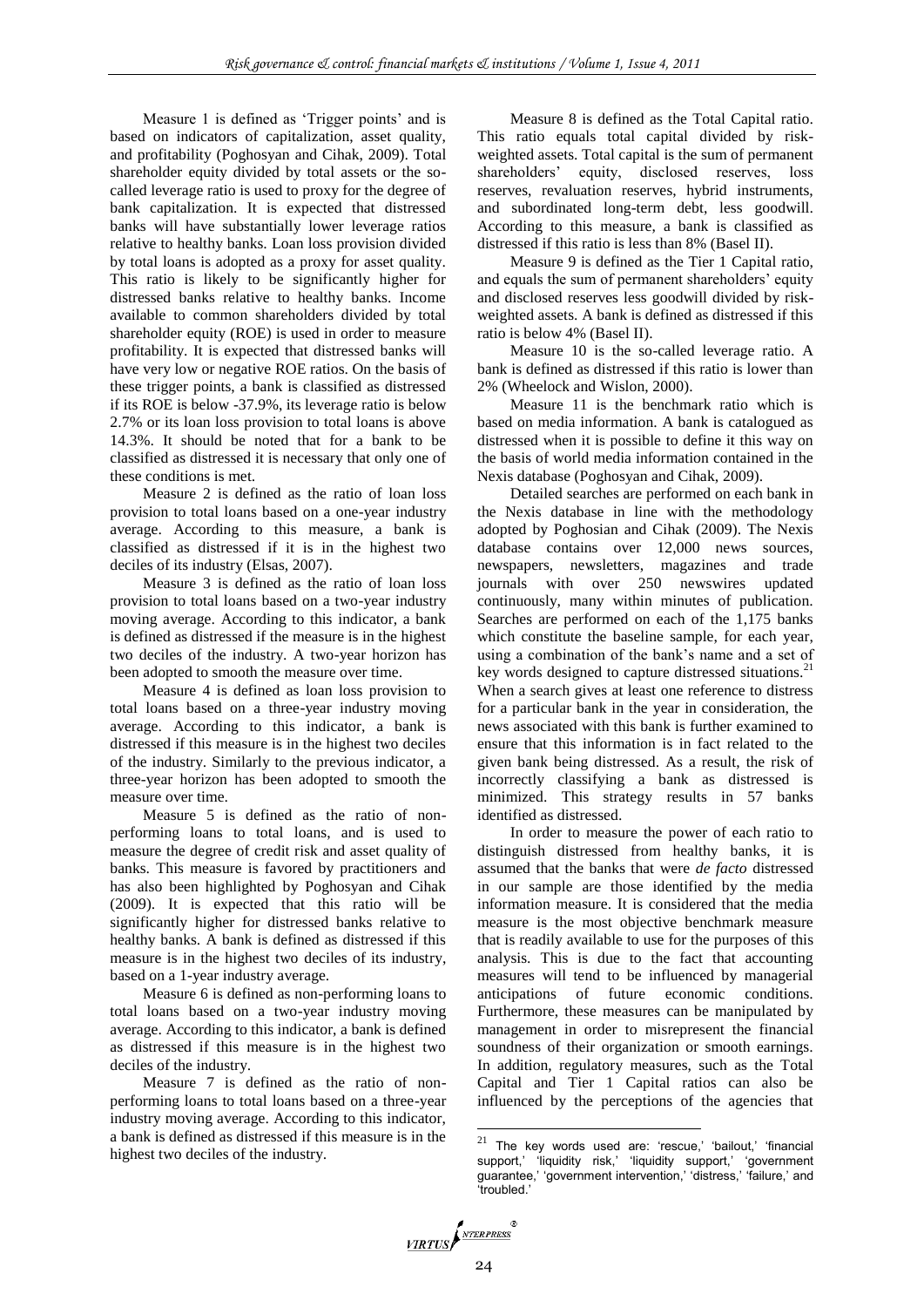have devised them. For example, these ratios are typically criticized for overstating the financial health of banks. Consequently, these regulatory measures are expected to underestimate the number of banks that are actually distressed.

In order to determine the degree of accuracy of the accounting measures analyzed in this study, it is necessary to identify a method that facilitates the comparison of these measures to the benchmark media information measure in a comprehensive and formal manner. Therefore, for every accounting measure, the study identifies a threshold above or below which each bank is classified as distressed or healthy. Accordingly, a dummy variable is constructed for each accounting measure. This dummy variable is assigned a value of '1' if the bank is classified as distressed according to the given accounting measure, and "0" otherwise.

The study estimates industry averages for the accounting measures, based on provision for loan losses and non-performing loans in order to ensure that the financial health of banks, is analyzed relative to appropriate benchmarks. Accounting measures for the banking industry as a whole are calculated with the use of one-, two-, and three-year moving averages, in order to ensure that any potential effects of the economic cycle on the size of the examined accounting ratios are controlled. In order to estimate industry values for each accounting measure for each year over the period 1987 – 2008, all the banks included in the BvD database are included.<sup>22</sup>

The data analysis uses descriptive statistics and paired correlation matrices in order to capture the classification power of each accounting measure. In addition, interviews with practitioners are conducted in order to gather qualitative data on the degree of usefulness of each accounting measure as a distress classification tool.

#### **4 Results**

 $\overline{a}$ 

#### *4.1 Correlation Analysis*

Since the primary objective of this study is to identify the most appropriate measure(s) of distress, it is of particular interest to find the measure which displays the highest correlation with the benchmark media measure. The strength of the association between each accounting measure and the benchmark media measure is regarded as an indication of the reliability and accuracy of the examined distress classification tools. Through the calculation of the linear association between the different measures, their overall 'goodness of fit' is evaluated. The paired correlations "account" for the overall accuracy of each accounting measure by simultaneously capturing information related to the proportion of correctly and incorrectly identified healthy and distressed banks by each accounting measure.

The paired correlations between the accounting measures and the benchmark media measure are presented in Table 2. The results indicate that the most accurate classification measure(s) of distress are those based on total shareholder equity to total assets and non-performing loans to total loans, using one-, two-, and three-year industry moving averages. Total shareholder equity to total assets is a measure of the capital adequacy of a given bank. This measure is expected to be highly correlated with the media benchmark measure since it represents the amount of capital that a bank can use as a buffer in order to offset unexpected losses due to sudden falls in its asset values. The fact that the measures based on nonperforming loans to total loans are among the measures with highest correlation to the media benchmark measure is in line with the information acquired from interviews that have been conducted with practitioners. These interviews suggest that measures based on non-performing loans are those most often used outside the academic realm. In addition, the results suggest that comparing nonperforming loans to total loans with industry deciles calculated with a three-year moving average is more accurate than with a simple one- or two-year moving average.



 $22$  It should be noted that only those categories of banks that are present in the baseline sample are included in order to construct industry averages. The categories that are included consist of bank holding and holding companies, central banks, commercial banks, cooperative banks, investment banks, finance companies, and savings banks.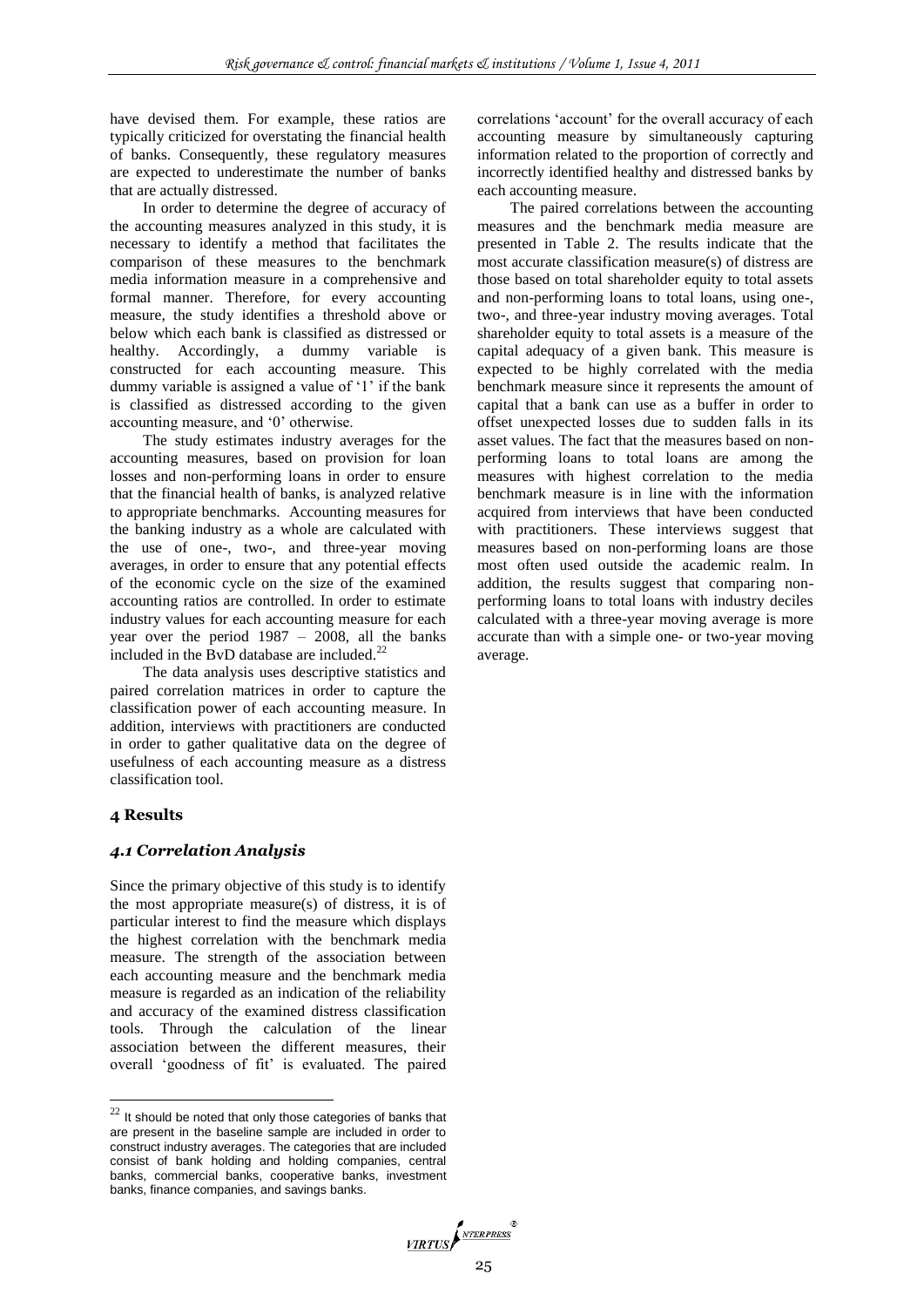|               | $\mathbf{M1}$ | M <sub>2</sub> | $\mathbf{M}3$ | M4    | M <sub>5</sub> | M6    | $\mathbf{M}$ 7 | $\overline{\text{M8}}$ | $\mathbf{M9}$ | <b>M10</b> |
|---------------|---------------|----------------|---------------|-------|----------------|-------|----------------|------------------------|---------------|------------|
| $\mathbf{M1}$ |               | 0.609          | 0.616         | 0.616 | 0.536          | 0.531 | 0.528          | 0.231                  | 0.077         | 0.010      |
|               |               | 0.000          | 0.000         | 0.000 | 0.000          | 0.000 | 0.000          | 0.000                  | 0.008         | 0.737      |
| $\mathbf{M2}$ | 0.609         |                | 0.966         | 0.966 | 0.772          | 0.766 | 0.772          | 0.133                  | 0.061         | 0.034      |
|               | 0.000         |                | 0.000         | 0.000 | 0.000          | 0.000 | 0.000          | 0.000                  | 0.037         | 0.240      |
| M3            | 0.616         | 0.966          |               | 0.977 | 0.798          | 0.792 | 0.798          | 0.135                  | 0.062         | 0.037      |
|               | 0.000         | 0.000          |               | 0.000 | 0.000          | 0.000 | 0.000          | 0.000                  | 0.035         | 0.210      |
| $\mathbf{M}4$ | 0.616         | 0.966          | 0.977         |       | 0.777          | 0.777 | 0.778          | 0.135                  | 0.062         | 0.037      |
|               | 0.000         | 0.000          | 0.000         |       | 0.000          | 0.000 | 0.000          | 0.000                  | 0.035         | 0.210      |
| $\mathbf{M5}$ | 0.536         | 0.772          | 0.798         | 0.777 |                | 0.971 | 0.966          | 0.153                  | 0.051         | 0.054      |
|               | 0.000         | 0.000          | 0.000         | 0.000 |                | 0.000 | 0.000          | 0.000                  | 0.082         | 0.067      |
| M6            | 0.531         | 0.766          | 0.792         | 0.777 | 0.971          |       | 0.977          | 0.152                  | 0.050         | 0.052      |
|               | 0.000         | 0.000          | 0.000         | 0.000 | 0.000          |       | 0.000          | 0.000                  | 0.084         | 0.075      |
| $\mathbf{M7}$ | 0.528         | 0.772          | 0.798         | 0.778 | 0.966          | 0.977 |                | 0.109                  | 0.051         | 0.055      |
|               | 0.000         | 0.000          | 0.000         | 0.000 | 0.000          | 0.000 |                | 0.000                  | 0.080         | 0.059      |
| $\mathbf{M8}$ | 0.231         | 0.133          | 0.135         | 0.135 | 0.153          | 0.152 | 0.109          |                        | 0.332         | 0.071      |
|               | 0.000         | 0.000          | 0.000         | 0.000 | 0.000          | 0.000 | 0.000          |                        | 0.000         | 0.015      |
| M9            | 0.077         | 0.061          | 0.062         | 0.062 | 0.051          | 0.050 | 0.051          | 0.332                  |               | $-0.007$   |
|               | 0.008         | 0.037          | 0.035         | 0.035 | 0.082          | 0.084 | 0.080          | 0.000                  |               | 0.822      |
| <b>M11</b>    | 0.010         | 0.034          | 0.037         | 0.037 | 0.054          | 0.052 | 0.055          | 0.071                  | $-0.007$      |            |
|               | 0.737         | 0.240          | 0.210         | 0.210 | 0.067          | 0.075 | 0.050          | 0.015                  | 0.822         |            |

**Table 2.** Paired correlations between accounting measures and the media benchmark

The table shows the size of the paired correlations between the accounting and media measures, and the corresponding significance levels (p-values presented below each correlation) based on the sample of 1,175 banks. 'M1,' 'M2,' ... 'M11' stand for Measure 1, Measure 2... Measure 11, respectively. The correlations which are statistically significant at the 5% or 1% significance levels are highlighted. Measure 10 is omitted from the table since no paired correlations could be estimated with the other measures.

The findings also show that, within the asset quality group, accounting measures based on provision for loan losses are less consistent and reliable relative to measures based on non-performing loans. These results could be explained by the fact that measures based on provision for loan losses are overly dependent on management"s future expectations and could be subject to accounting manipulation. For example, the provision for loan losses will be higher if management adopts a more conservative approach to estimating expected losses. Management can also manipulate the size of the provision for loan losses in order to misrepresent the financial soundness of their organization or smooth earnings.

Based on the results of the analysis, major groups of accounting measures can be identified which tend to predict distress in a consistent manner as indicated by the paired correlations between these measures. Upon examination of the correlation matrix presented in Table 2, it is noticed that measures based on provision for loan losses and non-performing loans tend to behave in a similar manner. This observation could be explained by the fact that these

measures capture similar financial information about banks and can be related to the overall asset quality of banks. Furthermore, the analysis reveals that the accounting measures which reflect the capital adequacy of banks have very low or negative correlations with each other. A possible explanation for these results could be the fact that capital adequacy measures severely underestimate the number of distressed banks relative to the media benchmark measure.

#### *4.2 Accuracy of Accounting Measures*

Table 3 presents expectation-prediction tables for each accounting measure relative to the media benchmark indicator. The results presented in the table indicate the number of banks that are correctly or incorrectly identified as healthy or distressed based on each accounting measure. Since the primary objective of this paper is to find the simplest, most accurate and consistent measure of bank distress, it is of particular importance to identify the accounting measure which results in the highest number of banks correctly identified as distressed and the lowest

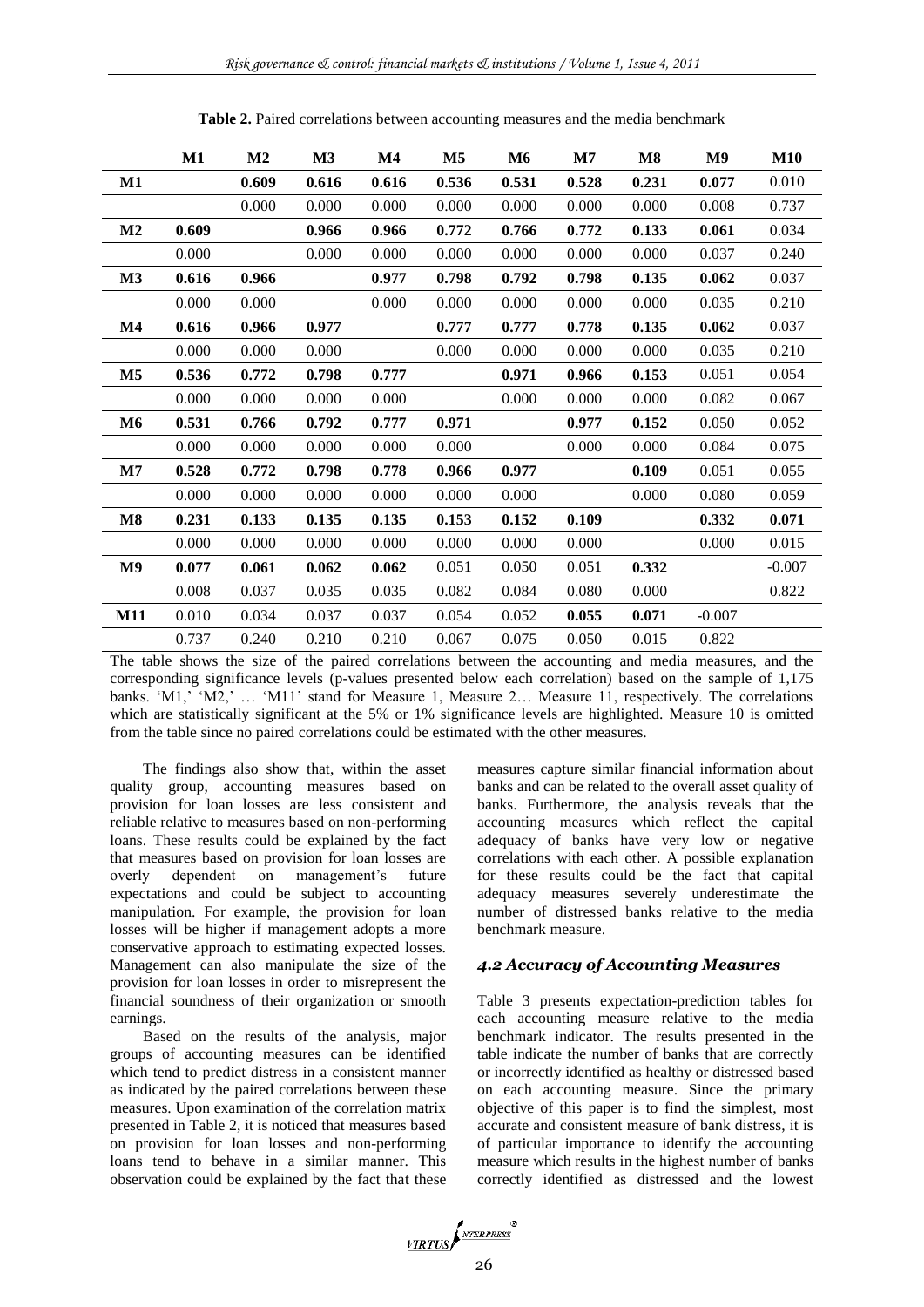number of banks incorrectly identified as healthy. This is due to three key characteristics of banks and the banking system which differentiates them from the rest of the economy. Firstly, banks play a pivotal role in the economy of a given country by transferring financial capital from economic agents with surplus funds to economic agents with deficit funds. In addition, the sound functioning of the banking system is founded on the basis of the confidence of the customers of banks in the financial stability of these financial institutions. In order to maintain this confidence in the banking system, it is necessary to be able to identify accurately and in a timely manner those banks that are at risk of default. Thirdly, due to the nature of the banking system, the

bankruptcy of one bank can trigger contagion effects within the financial sector resulting in the collapse of the entire system. These three characteristics of the financial system imply that the inability to identify reliably distressed banks could lead to severe loss of welfare for society and significant value erosion for the economy as a whole. Therefore, it could be argued that the ability to identify accurately banks at risk of default is more important than the ability to identify accurately healthy banks. Consequently, those accounting measures which result in the highest number of correctly identified distressed banks and the lowest number of banks incorrectly identified as healthy are considered the most accurate and reliable distress classification indicators.

**Table 3.** Expectation-Prediction analysis of each accounting measure

| Panel A: Measure 1 |                    |                   | Panel B: Measure 2  |                    |                   |  |  |  |
|--------------------|--------------------|-------------------|---------------------|--------------------|-------------------|--|--|--|
| Predicted          | Actual             |                   | Predicted           |                    | Actual            |  |  |  |
| (number)           | Healthy            | <b>Distressed</b> | (number)            | Healthy            | <b>Distressed</b> |  |  |  |
| Healthy            | 978                | 49                | Healthy             | 913                | 43                |  |  |  |
| Distressed         | 140                | 8                 | Distressed          | 205                | 14                |  |  |  |
|                    |                    |                   |                     |                    |                   |  |  |  |
|                    | Panel C: Measure 3 |                   |                     | Panel D: Measure 4 |                   |  |  |  |
| Predicted          |                    | Actual            | Predicted           |                    | Actual            |  |  |  |
| (number)           | Healthy            | Distressed        | (number)            | Healthy            | Distressed        |  |  |  |
| Healthy            | 917                | 43                | Healthy             | 917                | 43                |  |  |  |
| Distressed         | 201                | 14                | Distressed          | 201                | 14                |  |  |  |
|                    |                    |                   |                     |                    |                   |  |  |  |
|                    | Panel E: Measure 5 |                   |                     | Panel F: Measure 6 |                   |  |  |  |
| Predicted          |                    | Actual            | Predicted           | Actual             |                   |  |  |  |
| (number)           | Healthy            | Distressed        | (number)            | Healthy            | Distressed        |  |  |  |
| Healthy            | 846                | 37                | Healthy             | 843                | 37                |  |  |  |
| Distressed         | 272                | 20                | Distressed          | 275                | 20                |  |  |  |
| Panel G: Measure 7 |                    |                   |                     | Panel H: Measure 8 |                   |  |  |  |
| Predicted          |                    | Actual            | Predicted           | Actual             |                   |  |  |  |
| (number)           | Healthy            | Distressed        | (number)            | Healthy            | Distressed        |  |  |  |
| Healthy            | 849                | 37                | Healthy             | 1,111              | 55                |  |  |  |
| Distressed         | 269                | 20                | <b>Distressed</b>   | 7                  | 2                 |  |  |  |
|                    |                    |                   |                     |                    |                   |  |  |  |
| Panel I: Measure 9 |                    |                   | Panel J: Measure 10 |                    |                   |  |  |  |
| Predicted          | Actual             |                   | Predicted           | Actual             |                   |  |  |  |
| (number)           | Healthy            | Distressed        | (number)            | Healthy            | Distressed        |  |  |  |
| Healthy            | 1,117              | 57                | Healthy             | 1,118              | 57                |  |  |  |
| <b>Distressed</b>  | $\mathbf{1}$       | $\mathbf{0}$      | Distressed          | $\boldsymbol{0}$   | $\mathbf{0}$      |  |  |  |
|                    |                    |                   |                     |                    |                   |  |  |  |

Table 3 demonstrates that the accounting measures which result in the highest number of banks correctly identified as distressed are those based on non-performing loans to total loans. The measures based on one-, two-, and three-year moving averages each correctly identify 20 banks as distressed. A potential explanation for these findings could be the fact that these ratios reflect the credit risk faced by a

$$
\underbrace{\textit{virtus}} \left( \textit{Niterpress}^{\circ} \right)
$$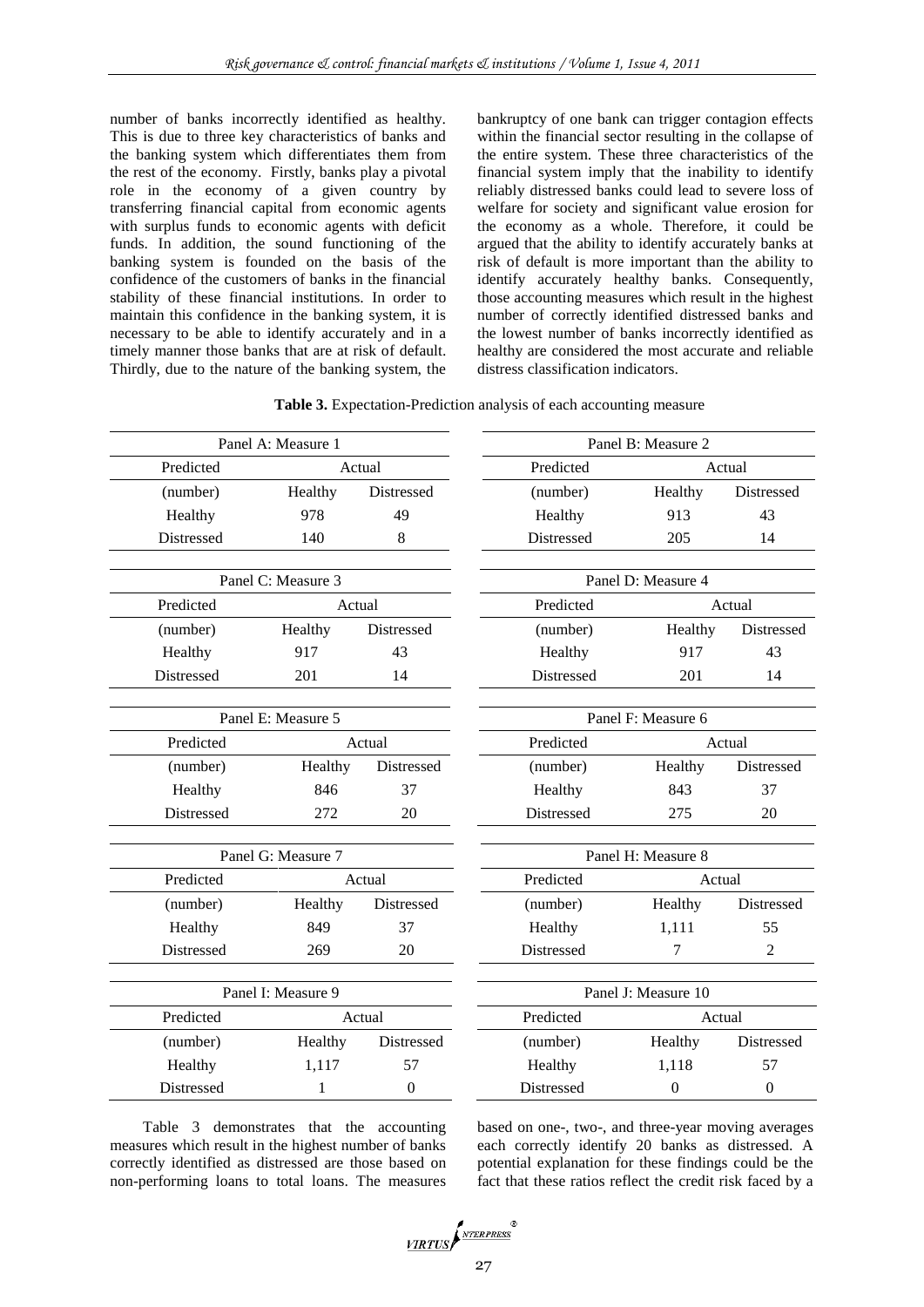bank, which is the most important source of commercial bank losses and the most common reason for bank failures.

In addition, the results presented in Table 3 show that measures of capital adequacy such as Tier 1 and Total Capital Ratios result in the lowest number of correctly identified distressed banks. These measures also result in the highest number of correctly identified healthy banks. These findings could be explained by the fact that regulatory measures of capital adequacy are set too low and consequently fail to identify those financial institutions that are at risk of default. Another explanation for these results could be that, in order to calculate the Tier 1 and Total Capital ratios, it is necessary to calculate the risk-weighted assets of banks. The weights that are used to calculate these risk-weighted assets are relatively arbitrary and not determined by an explicit risk model (this is true for the period under consideration of this study). Furthermore, it can be proven that supervisory agencies have a limited ability to recognize or penalize "bad" banks when the amount of required capital is dependent upon the degree of risk reported by these banks. Consequently, it may be necessary to devise more 'risk-insensitive' measures of capital adequacy, in order to overcome the shortcomings of the Tier 1 and Total Capital ratios (Poghosyan and Cihak, 2009). It can be concluded that current regulatory measures of capital adequacy should not be used as a reliable distress classification tool and should not be adopted to make decisions or develop policies that aim at preventing financial distress and/or minimizing its costs. These findings suggest that the measures used by regulatory institutions to identify banks at risk of default need to be revised and that it is necessary to use indicators of bank distress with a higher predictive power such as measures of asset quality.

Table 4 shows an analysis of the predictive power for each accounting measure. The first column of the table presents the percentage of distressed banks identified by each accounting measure out of the total number of examined banks. When comparing the number of banks that are classified as distressed according to each accounting measure relative to the benchmark media measure, it appears that the ratios which reflect information about the asset quality of banks, such as those based on provision for loan losses or non-performing loans, overestimate the number of distressed banks. In contrast, the accounting ratios which measure the capital adequacy of banks, such as the total shareholder equity to total assets, Total Capital, and Tier 1 Capital ratios, appear to underestimate the number of distressed financial institutions. These results support the *a priori* expectation that accounting measures which belong to the same group will behave in a similar manner and provide consistent results.

|  |  | Table 4. Prediction Power of each accounting measure |  |
|--|--|------------------------------------------------------|--|
|  |  |                                                      |  |

|            | Percentage of<br><b>Distressed Banks</b> | Number of<br>Correct<br>Predictions | Percentage of<br>Correct<br>Predictions | Sensitivity | Specificity |
|------------|------------------------------------------|-------------------------------------|-----------------------------------------|-------------|-------------|
| Measure 1  | 13%                                      | 986                                 | 84%                                     | 14%         | 87%         |
| Measure 2  | 19%                                      | 927                                 | 79%                                     | 25%         | 82%         |
| Measure 3  | 18%                                      | 931                                 | 79%                                     | 25%         | 82%         |
| Measure 4  | 18%                                      | 931                                 | 79%                                     | 25%         | 82%         |
| Measure 5  | 25%                                      | 866                                 | 74%                                     | 35%         | 76%         |
| Measure 6  | 25%                                      | 863                                 | 73%                                     | 35%         | 75%         |
| Measure 7  | 25%                                      | 869                                 | 74%                                     | 35%         | 76%         |
| Measure 8  | $1\%$                                    | 1,113                               | 95%                                     | 4%          | 99%         |
| Measure 9  | 0%                                       | 1,117                               | 95%                                     | 0%          | 100%        |
| Measure 10 | $0\%$                                    | 1,118                               | 95%                                     | $0\%$       | 100%        |
| Measure 11 | 5%                                       | 1,175                               | 100%                                    | 100%        | 100\%       |

"Percentage of Distressed Banks" represents the percentage of banks identified as distressed out of the total number of examined banks by each accounting measure. "Number of Correct Predictions" equals the sum of correctly identified healthy and distressed banks by each accounting measure relative to the media benchmark measure. The "Percentage of Correct Predictions" presents the percentage of correctly identified healthy and distressed banks out of the total number of examined banks. The measure of sensitivity identifies the percentage of correctly identified distressed banks out of the total number of de facto distressed banks included in the sample. The measure of specificity identifies the percentage of correctly identified healthy banks out of the total number of de facto healthy banks.

$$
\underbrace{\textit{VIRTUS}} \textit{f}^{\textit{NTERPRESS}}_{\textit{NTERPRESS}}
$$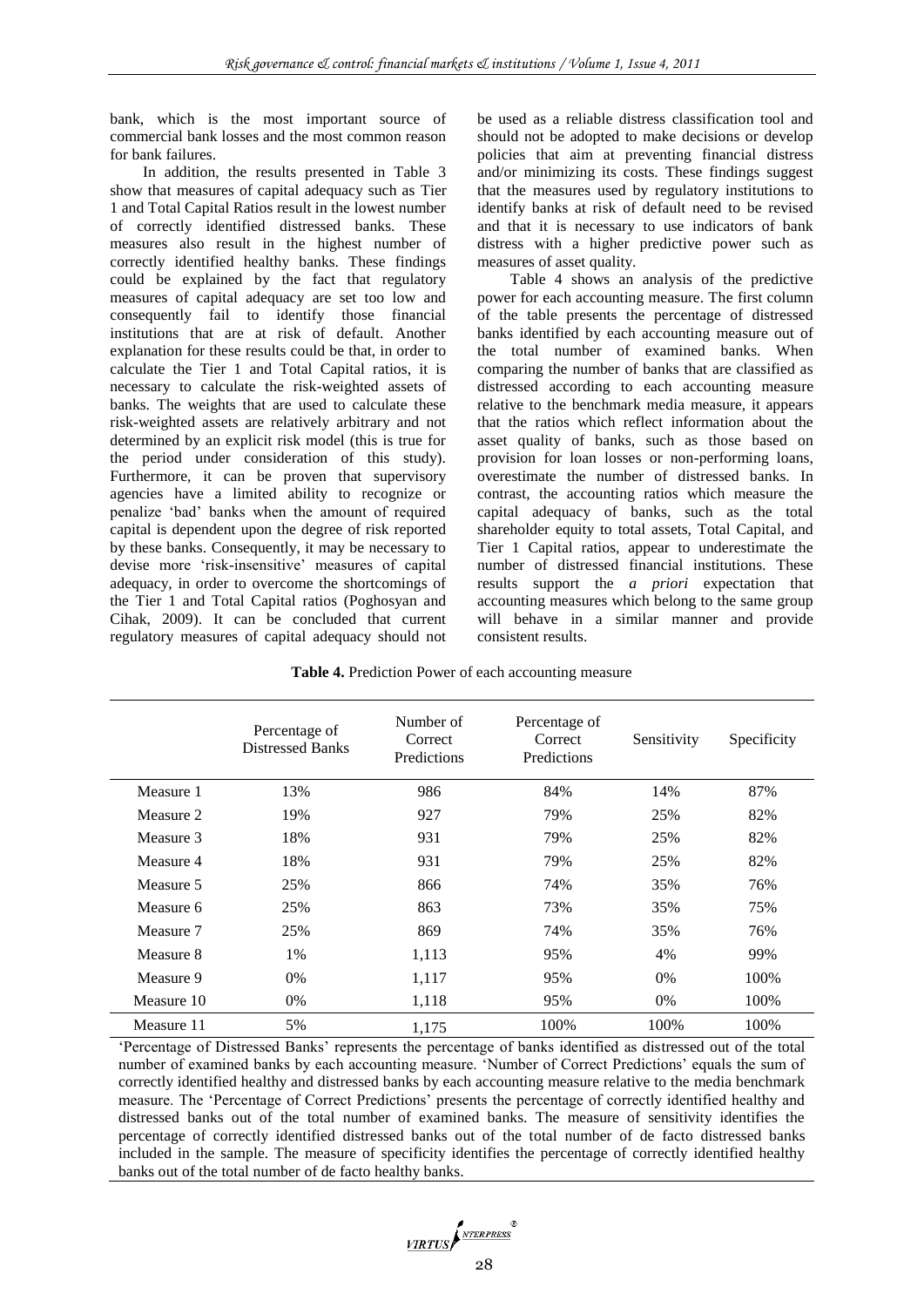Table 4 also presents the percentage of distressed banks, the total number of banks correctly identified as either distressed or healthy by each accounting measure, the percentage of banks correctly identified as either healthy or distressed out of the total number of banks, the percentage of correctly identified distressed banks out of the total number of distressed banks within the analyzed sample - or the so-called 'sensitivity' of each measure - and the percentage of correctly identified banks as healthy out of the total number of healthy banks - or the so-called "specificity" of each measure. As previously explained, for the purposes of this study, the most crucial assessment of the accuracy and reliability of each accounting measure is that of sensitivity.

According to the measure of sensitivity of each accounting ratio, the ratios based on non-performing loans to total loans are the best indicators of bank distress. In addition, the measures based on provision for loan losses to total loans are shown to be relatively more accurate compared to capital adequacy or multivariate measures of bank distress. The former measures constitute the group of accounting ratios which reflect the asset quality of financial institutions. These accounting measures capture information about the degree of credit risk faced by financial institutions and consequently present a more accurate indication of the financial health of banks.

Finally, the results presented in Table 4 reconfirm the finding that measures of capital adequacy are less reliable and inconsistent indicators of the financial soundness of banks.

The above-presented findings confirm the *a priori* expectation that the accounting ratios within each group of measures will behave in a similar and consistent manner. The measures within the asset quality group appear to be more accurate relative to those within the capitalization and multivariate groups since they result in the highest percentage of correctly identified distressed banks.

## **5 Robustness Checks**

In order to evaluate the reliability of the baseline analysis adopted in this study, it is necessary to perform certain robustness checks with regards to the sample selection techniques and the methodology employed.

Since the benchmark measure of distress is based on media information, it is possible that some banks, in particular the smaller ones, may attract less media attention. As a result, a bank that is distressed may be incorrectly classified as healthy if the media does not report any information on it. In addition, it is expected that larger banks will receive higher media exposure relative to small and medium-size banks. Consequently, the presence of banks which are too large or too small in the baseline sample could

introduce a bias to the results. To assess the degree of robustness of the sample selection techniques with regards to bank size, it is necessary to perform the analysis separately with a sub-sample of medium-size banks. The proxy for size that is employed is the total value of bank assets.

In order to perform these robustness tests, a sample which excludes those observations in the highest and lowest quartile of banks in terms of asset value is constructed. The paired correlations between the dummies included in the sample are then reestimated. The only correlations between the benchmark measure and the accounting measures that are significant are those based on total shareholder equity to total assets and non-performing loans to total loans. Consequently, the findings associated with the baseline sample of banks appear robust with regards to the sample selection techniques and methodology adopted in the study.

# **6 Conclusion**

The recent financial crisis has highlighted the need to identify measure(s) of the degree of soundness of financial institutions that can be used in order to separate distressed from healthy organizations, identify potentially vulnerable banks well in advance of the occurrence of insolvency, and assess the efficiency and financial consequences of existing methods of dealing with distress. Since the characteristics of banks are fundamentally different from those of non-financial institutions, conventional measures of distress such as the interest coverage ratio cannot be used when analyzing them. According to the existing literature, there is no universally accepted definition and measure of financial distress that can be applied to banks. This paper identifies the most accurate, reliable, simple, and consistent distress classification tool that can be used based on accounting measures of the financial soundness of banks. Media information on each bank is used as a benchmark in order to evaluate the goodness of fit of each distress measure. The results of the study show that the most adequate and consistent measures of distress are those based on non-performing loans to total loans. In addition, the results show that the use of a three-year industry moving average provides a better benchmark for distress relative to one- and two-year industry averages. The findings also demonstrate that measures related to the asset quality of banks tend to overestimate the number of distressed banks, and measures related to the capital adequacy of banks tend to underestimate that of distressed banks. The results of the study appear robust with regards to the sample selection techniques and methodology employed in order to perform the analysis.

This study identifies the most accurate accounting measure on the basis of which banks can be classified as healthy or distressed. As such,